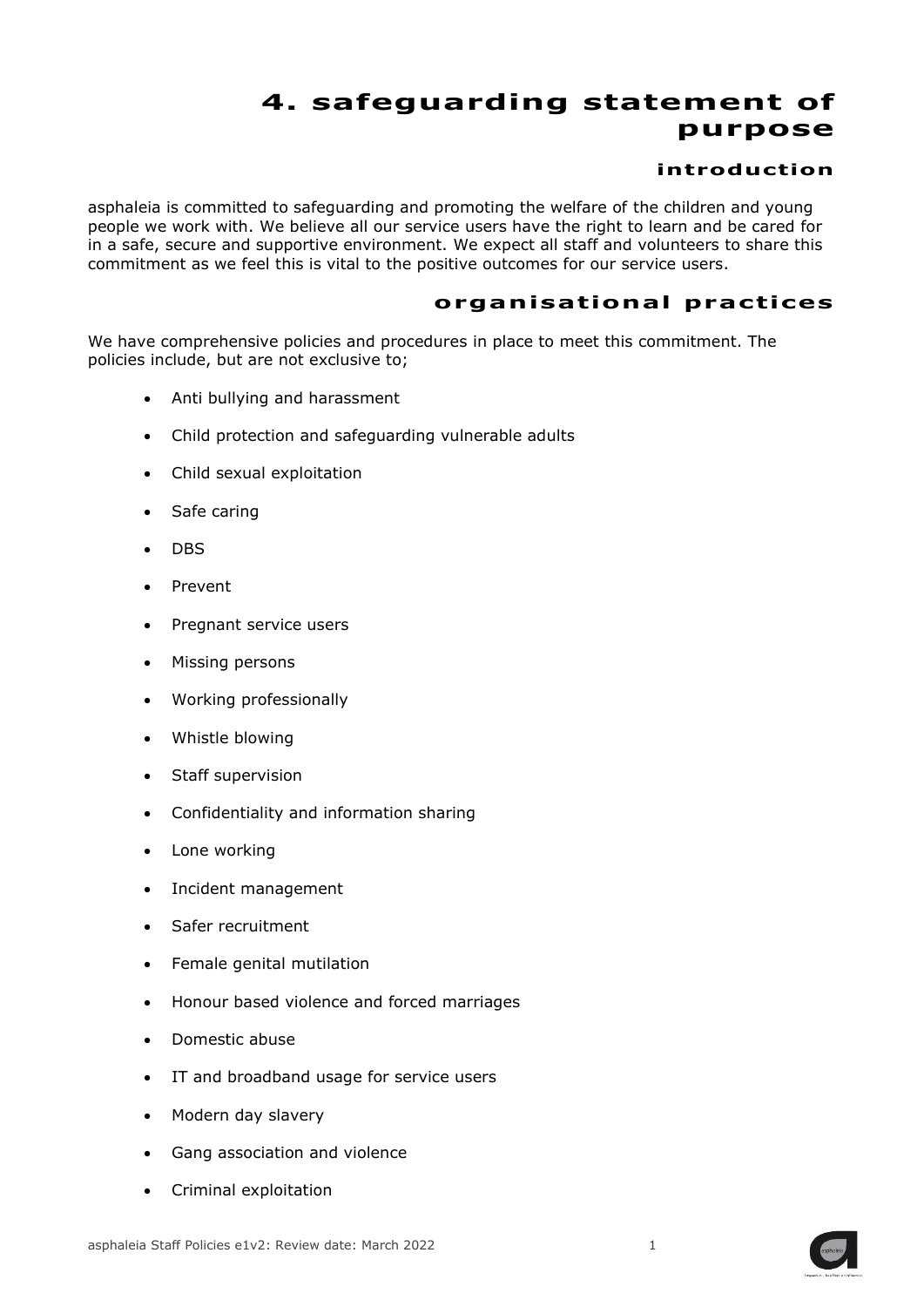• Peer on peer abuse

Specific practice details and processes are explained in the policies, however, below is an overview of our commitment, management and oversight of safeguarding within our service provision.

All asphaleia policies and procedures are created and developed to work within Statutory Guidance, Legislation and Regulations. Some of which are:

- The Children Act 2004
- Working Together to Safeguard Children 2018
- Keeping Children Safe in Education 2020
- Home Office: Criminal exploitation of children and vulnerable adults; County Lines Guidance, September 2018
- HM Government: Information sharing; Advice for practitioners providing safeguarding services to children, young people, parents and carers, July 2018
- Data Protection Act 2018
- Safeguarding Vulnerable Groups Act 2006
- The Care Act 2014
- Forced Marriage Act 2007
- Fostering Services Regulations 2011
- Department for Education: Child sexual exploitation; Definition and a guide for practitioners, local leaders and decision makers working to protect children from child exploitation, February 2017
- Department for Education: Statutory guidance on children who run away or go missing from home or care, January 2014
- Sexual Offences Act 2003
- Education Act 2011
- Female Genital Mutilation Act 2003
- HM Government: Multi-agency Statutory Guidance on Female Genital Mutilation, July 2020
- Modern Slavery Act 2015
- Department for Education: Statutory Guidance; Care of unaccompanied migrant children and child victims of modern day slavery, November 2017
- Counter Terrorism and Security Act 2015
- Department for Education: The Prevent Duty; Departmental advice for schools and childcare providers, June 2015
- General Data Protection Regulation 2018